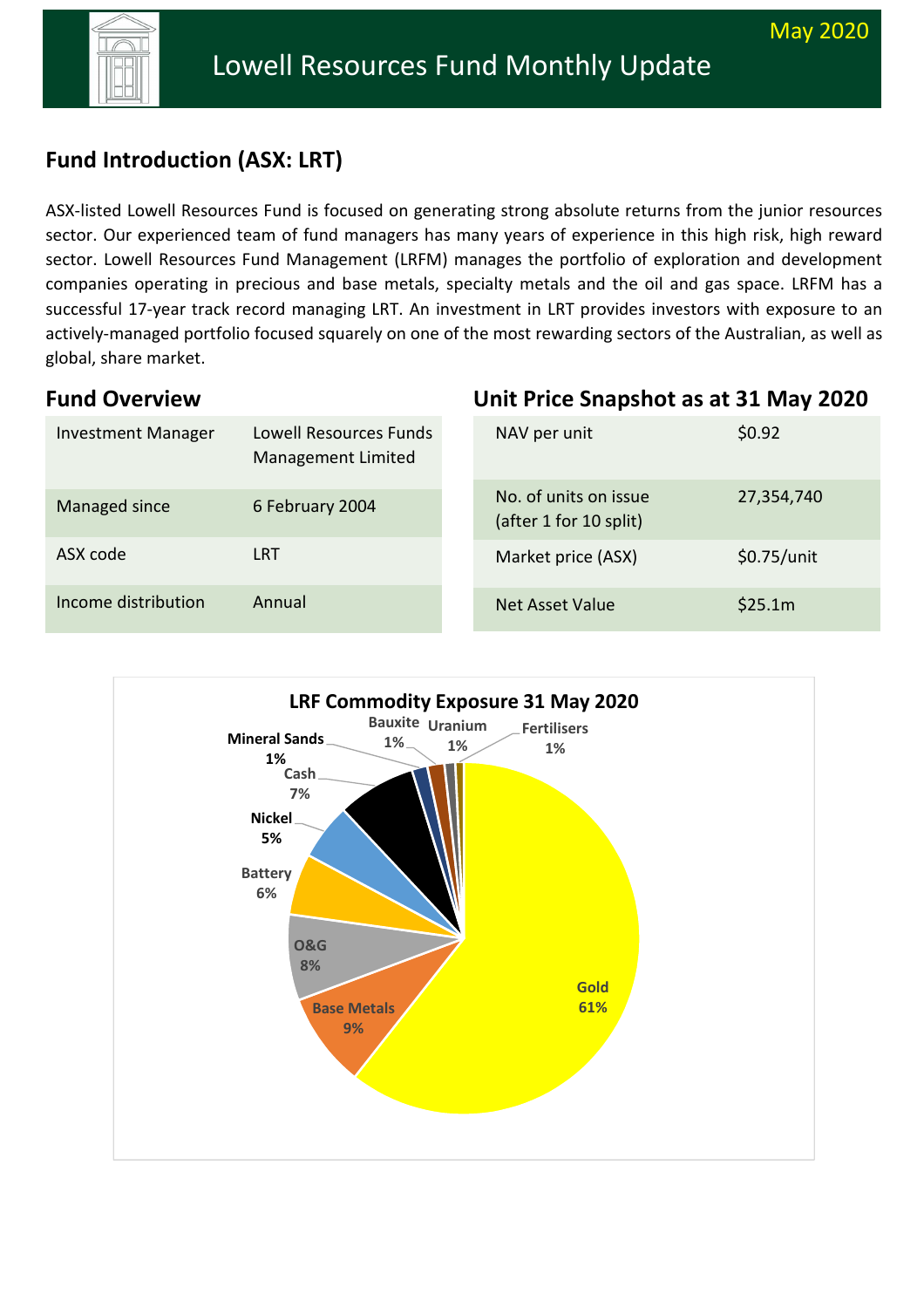

### **Fund Performance Summary**

- The LRT continued to strongly outperform the relevant indices over the 12 months to 31 May 2020:
	- a 55% out performance over the ASX Small Resources Index (XSRD);
	- a net 61% out performance over the ASX Resources 300 Index;
	- a net 65% out performance over the ASX 200 Index.
- The Fund's NAV per unit was \$0.92 at 31 May 2020 (\$0.76 as at 30 April 2020), representing a 20% increase in NAV in the month of May.
- Unit price of the ASX listed LRT units at month end was \$0.75/unit, representing an 18.3% discount to underlying NAV.
- The Fund's NAV at the end of the month was approximately \$25.1 million.

### **Fund Top Holdings**

During May, the share price of West African focused gold explorer **Predictive Discovery** (PDI.ASX) rose 50%, making PDI the Fund's largest holding. In May, PDI announced that power auger drilling had doubled the mineralised strike length at its NE Bankan gold discovery in Guinea, including high grade results which remain open further along strike. The consistent strong drilling announcements augur well for the potential of the deposit. PDI also announced a capital raising of up to \$9m and commenced diamond drilling at the project.

The Fund's second largest holding **De Grey Mining** (DEG.ASX) continued RC and diamond drilling at its Hemi discovery in the Pilbara, with thick, lower grade intersections indicating the three zones drilled to date may coalesce.

**Musgrave Minerals** (MGV.ASX) commenced an RC drilling program at the high-grade Starlight ('link') lode at its Cue gold project in WA. Major shareholder Westgold (ASX.WGX) reduced its shareholding to 12.7%, but the MGV share price rose 35% over the month.

**Liontown Resources** (LTR.ASX) announced an upgrade to its world class Kathleen Valley lithium spodumene deposit to 156Mt @ 1.4% Li2O & 130ppm Ta2O5. This larger resource will be the basis of an updated prefeasibility study due in H2 2020. Liontown also received encouraging initial exploration results for nickel-copper-PGM's in the same Norcia belt as the Julimar discovery by LTR's sister company Chalice Mining.

**Cardinal Resources** (CDV.ASX) received Ghanaian Environmental Protection Agency approval for the Environmental Impact Statement for CDV's 5.1Moz reserve project at Namdini. Cardinal announced that based on the Namdini Feasibility Study, the Pre-Tax NPV5% of the project at US\$1,550/oz gold price is estimated to the US\$1.438bn. Cardinal's current market capitalisation is circa AUD\$200m, while the current gold price is over US\$1,700/oz.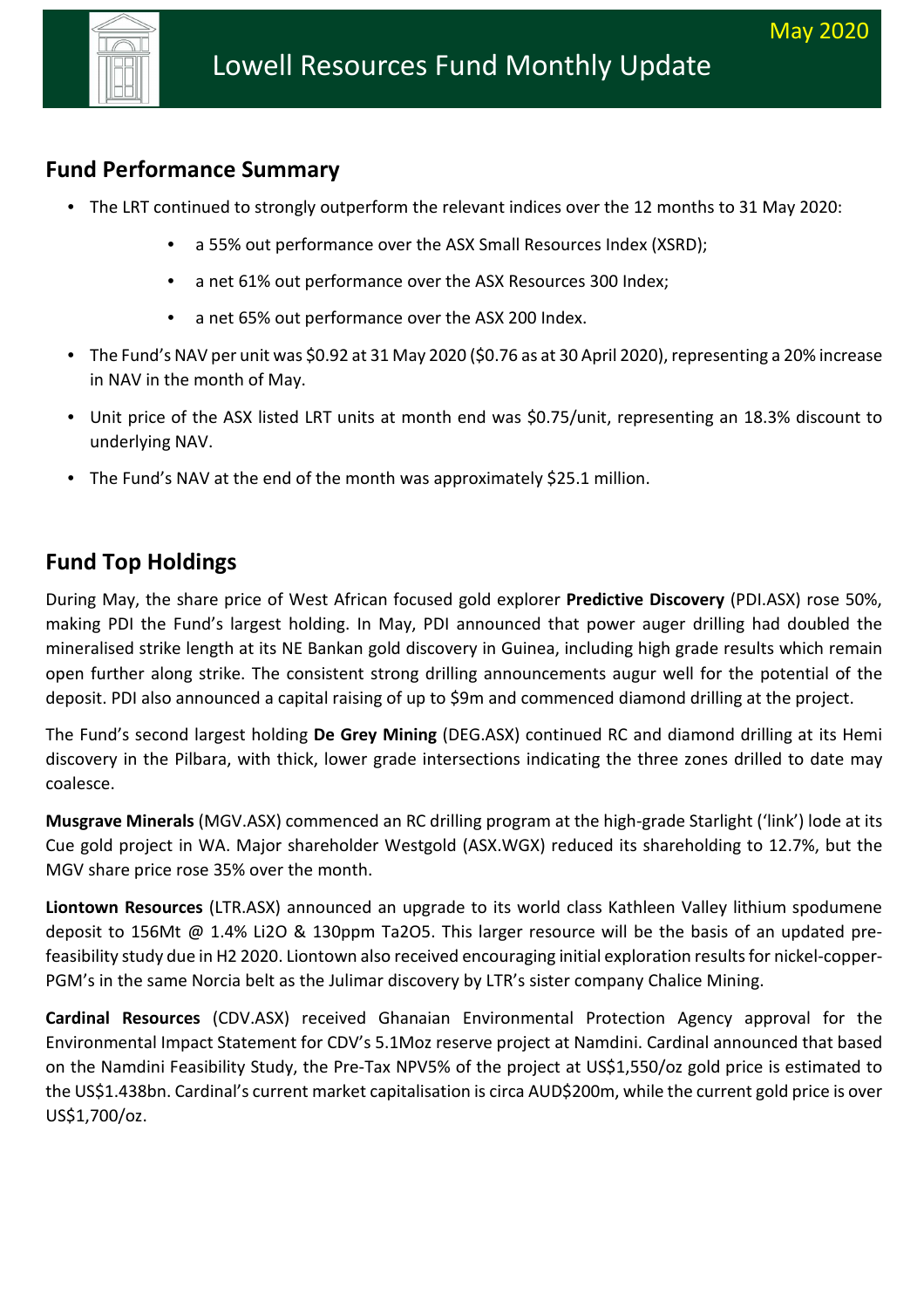<u>na ang pangalang sa pangalang sa pang</u>alang na ang pangalang sa pangalang sa pangalang na pangalang na pangalang n<br>Pangalang sa pangalang sa pangalang na pangalang na pangalang sa pangalang na pangalang na pangalang na pa

# Lowell Resources Fund Monthly Update

| <b>Portfolio by Geography of main</b><br>project                                     | <b>Company</b>              | <b>Commodity</b> | % of Gross<br><b>Investments</b> |
|--------------------------------------------------------------------------------------|-----------------------------|------------------|----------------------------------|
| 31 May 2020                                                                          | <b>Predictive Discovery</b> | Gold             | 15.2%                            |
| North<br>Asia/Pacific,<br>America, 8%<br>Cash, 7%<br>2%<br>Europe, 2%<br>Africa, 25% | De Grey Mining              | Gold             | 13.3%                            |
|                                                                                      | Cash                        | Cash             | 7.2%                             |
|                                                                                      | <b>Musgrave Minerals</b>    | Gold             | 5.8%                             |
|                                                                                      | <b>Liontown Resources</b>   | Lithium          | 5.3%                             |
| Australia,                                                                           | <b>Cardinal Resources</b>   | Gold             | 4.8%                             |
| 49%                                                                                  | <b>Genesis Minerals</b>     | Gold             | 3.8%                             |
| Latin<br>America,                                                                    | <b>Middle Island MDI</b>    | Gold             | 3.5%                             |
| 7%                                                                                   | <b>Centaurus Metals</b>     | <b>Nickel</b>    | 2.9%                             |
|                                                                                      | <b>Apollo Consolidated</b>  | Gold             | 2.1%                             |

# **May 2020 Portfolio Changes**

During May, the Fund was active in pruning some non-core gold positions which had performed well over the past two months, such as AIM listed Condor Gold, and reinvesting in Middle Island Resources (ASX.MDI) and Mako Gold (ASX.MKG).

The Fund increased its exposure to Chile-focused copper junior Hot Chili (HCH.ASX) through a placement.

The Fund also switched some of its nickel exposure into TSX.V listed Talon Metals Corp, which has a joint venture with Kennecott Exploration (a subsidiary of Rio Tinto) over the Tamarack nickel deposit in Minnesota, USA.

In light of the high level of volatility in equity markets, the Fund boosted its cash holdings.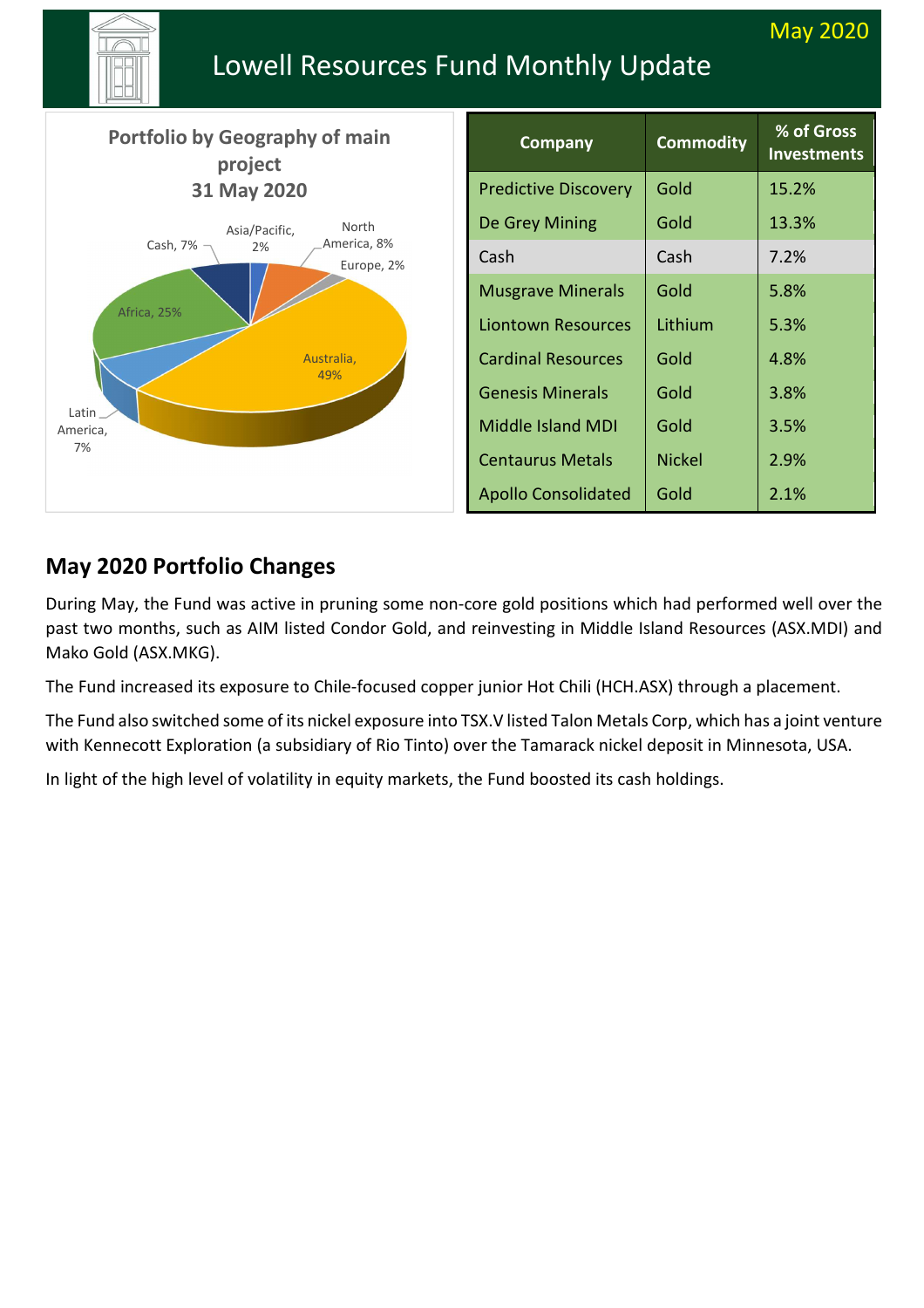

## **Comparison Performance**

The Fund's NAV again increased substantially in May, by 20% over the month. In the 12 months to 31<sup>st</sup> May 2020, the Lowell Resources Fund significantly outperformed the benchmark by a net 55%. The S&P/ASX Small Resources Index (XSRD) return of 2.8% compared to the Fund's 58% 12-month change in underlying net asset value per unit (after fees and expenses). Over the longer term, the Fund has outperformed the XSRD, the ASX Resources 300 Index, and the ASX 200 Index over 5 and ten years.

| <b>Total Portfolio</b><br><b>Performance to 31</b><br><b>May 2020</b> | LRT 12-month Change<br>in NAV per unit | S&P/ASX<br><b>Small</b><br><b>Resources</b><br><b>Index</b><br>(XSRD.ASX) | <b>ASX Resources</b><br>300 Index | ASX 200 Index |
|-----------------------------------------------------------------------|----------------------------------------|---------------------------------------------------------------------------|-----------------------------------|---------------|
| 12 months                                                             | $+58.2%$                               | $+2.8%$                                                                   | $-2.7%$                           | $-6.7%$       |
| 5 years p.a.                                                          | $+11.2%$                               | $+6.3%$                                                                   | $+7.8%$                           | $+4.3%$       |



The ASX traded unit price of LRT at the end of the month was \$0.75/unit, compared to \$0.62/unit equivalent at the end of April.